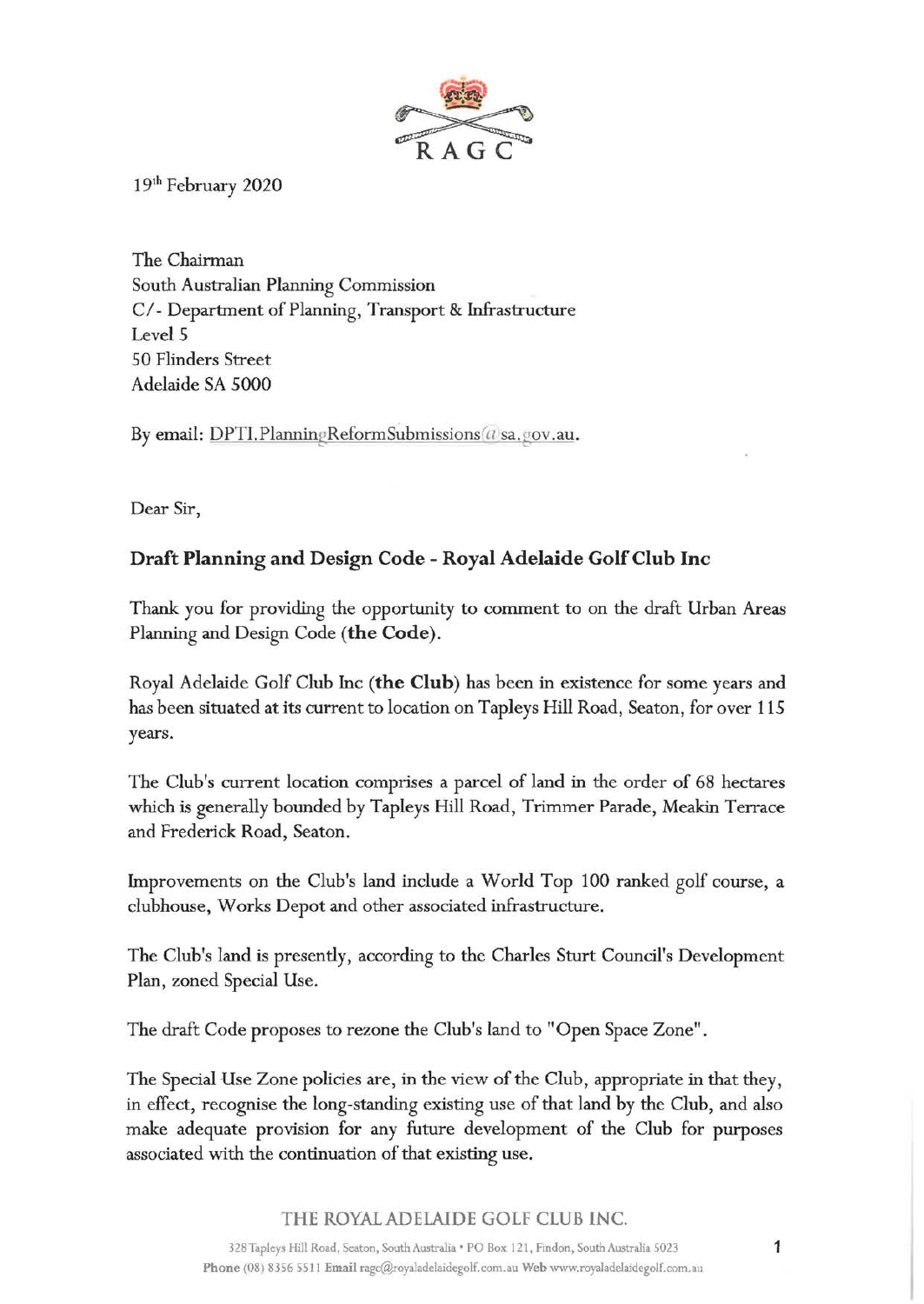By contrast, the Open Space Zone policies in the draft Code are not as well suited to the Club's existing and future needs.

The Clubs concerns with respect to the Code are as follows:

- 1. The Club considers that there is a very good case to be made out for either designating the various activities of the Club (e.g., golf course, clubhouse, works depot and other such infrastructure) as "Accepted" development or "Deemed-to-Satisfy" development. In this regard, it is instructive to note that in the Special Uses Zone a "golf course" is designated as a "complying" kind of development.
- 2. If, for whatever reason, the view is taken that the activities of the Club should not be designated as "accepted" or "deemed-to-satisfy" development then at the very least those activities should be specifically listed in Table 3 - Applicable Policies for Performance Assessed Development of the draft Code, i.e., as opposed to being (as they are at the moment) undesignated and thus "lumped" into the category: "All other Code assessed development."
- 3. Desired Outcome 1 **(D01)** of the Open Space Zone does not suitably reflect the long-standing use of the Club (namely, a golf course with associated activities). Whilst the Club's land (developed as it is as a golf course) has a natural character that), incidentally, provides visual relief to the built environment that is enjoyed by the community, DO1 ignores the essential purpose of the Club namely, the playing of golf on a golf course, and associated activities.

The Club considers that D0l should be modified so that it recognises, and promotes, the continued use of the Club's land for golf club purposes (with the continued secondary benefits that arise from that golf club use, namely, the provision of visual relief to the built environment enjoyment of the community). The Club consider the sole objective of the existing Special Uses zone better reflects the existing (and future) use of the Club's land, namely a "... zone accommodating special public and private activities of an institution or open *character" .* 

4 . The Club has concerns regarding the meaning and intent of Performance Outcome 1. 1 of the Open Space Zone **(PO 1).** 

PO1 seeks development that "... *is associated with or ancillary to the provision of unstructured outdoor passive and active recreation facilities."*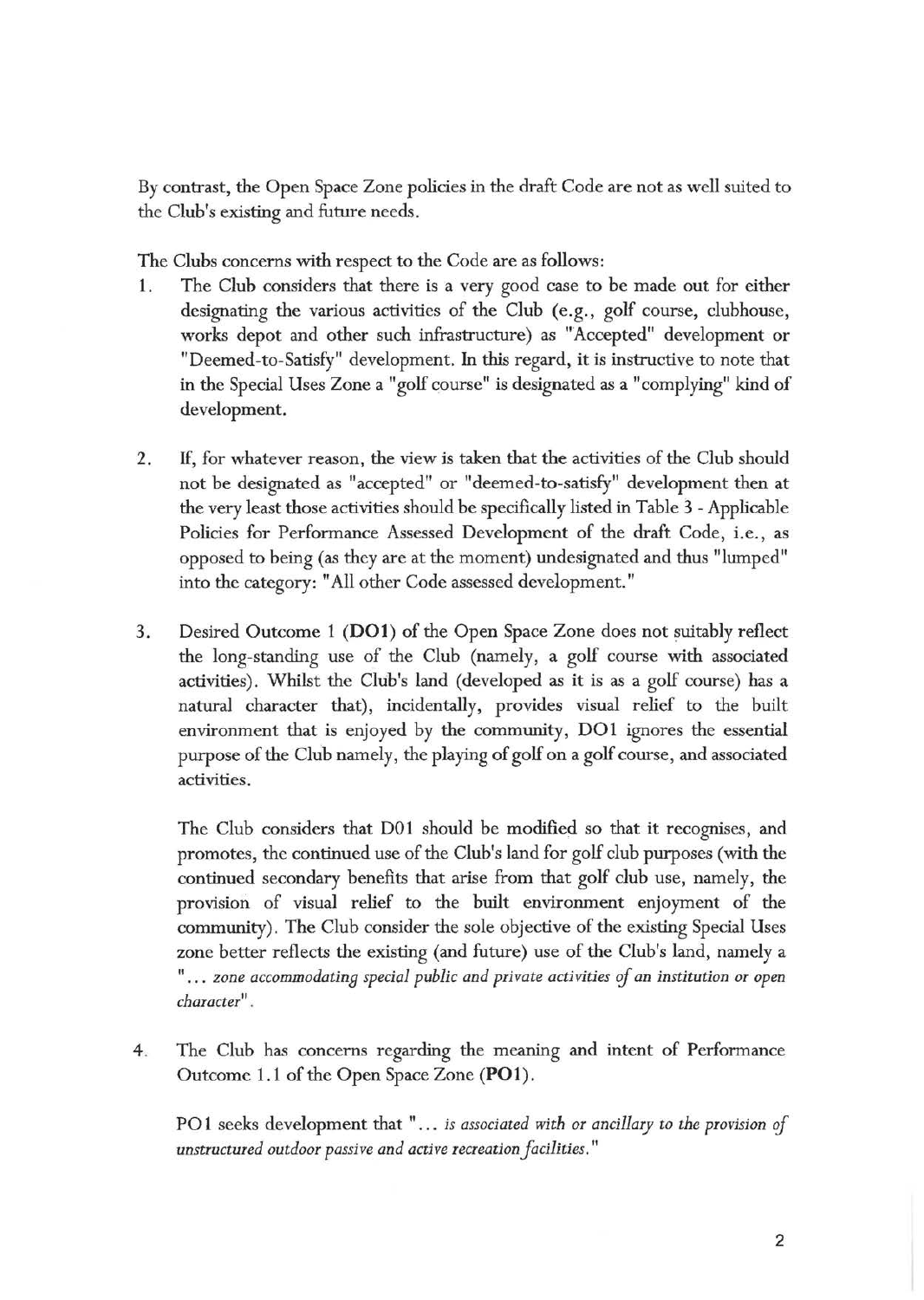The Club's concern with POl relates to the use of the word "unstructured" . What is meant by "unstructured" and is that word applicable to "outdoor passive recreation facilities" **and** "active recreation facilities."

The Club's activities (i.e., the use of the golf course etc) are not what the Club would consider to be: unstructured". This matter, the Club considers, needs to be clarified to avoid confusion and uncertainty in the future.

- 5. The Club has concerns with DTS/DPF 1.1 of the Open Space Zone. That provision lists land uses that are, in effect, "envisaged" in the Open Space zone. The envisaged uses are:
	- 5.1. open space;
	- 5.2. outdoor sports courts;
	- 5. 3. recreation area; and
	- 5.4. sporting ovals and fields.

What is meant by "open space"? A golf course is typically open in nature but such a facility has as its core purpose, the playing of golf. A golf course is not to be likened to a park or a recreation area. Such land uses have as their core purpose public access open space.

Nor is a golf course a "recreation area". "Recreation area" is a term defined in Part 7 (Land Use Definitions) of the draft Code and it can be seen from a reading of that definition that a privately owned golf course does not constitute a "recreation area".

What is meant by "sporting fields"? Does that include the golf course? The fact that this question needs to be asked at all suggests to the Club that clarification is necessary.

The Club believes that a "golf course" and "clubhouse and associated facilities" should be specifically listed in the list of envisaged uses to avoid any doubt. As noted above, in the Special Uses Zone of the current Development Plan a golf course is specifically listed as a "complying" kind of development.